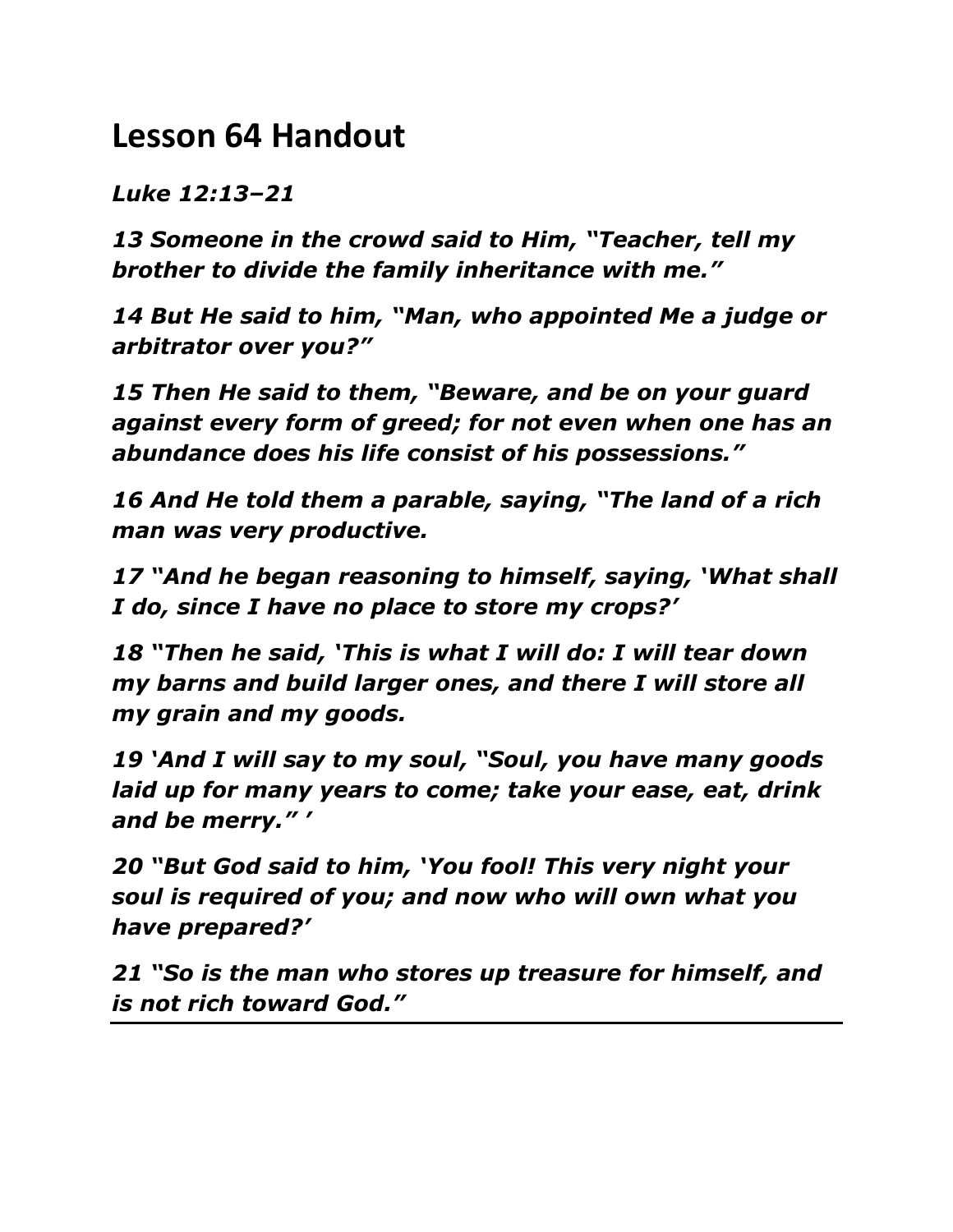**Deuteronomy 8:17–18 (AMP)**

**17 And beware lest you say in your [mind and] heart, my power and the might of my hand have gotten me this wealth.** 

**18 But you shall [earnestly] remember the Lord your God, for it is He Who gives you power to get wealth, that He may establish His covenant which He swore to your fathers, as it is this day.** 

**1 Timothy 6:17–18 (AMP)**

**17 As for the rich in this world, charge them not to be proud and arrogant and contemptuous of others, nor to set their hopes on uncertain riches, but on God, Who richly and ceaselessly provides us with everything for [our] enjoyment.** 

**18 [Charge them] to do good, to be rich in good works, to be liberal and generous of heart, ready to share [with others],** 

**I am Sowjanya, from Hyderabad,India.** 

**My Father was born in a Christian family and mother in a hindu family.** 

**As children, we used to go to Sunday school, by heard Bible verses, participated actively in church activities. my father used to write songs and we used have family prayer every night before going to bed. My mother too accepted Jesus. Our neighbours used say good things about our family because we were happy and content though my**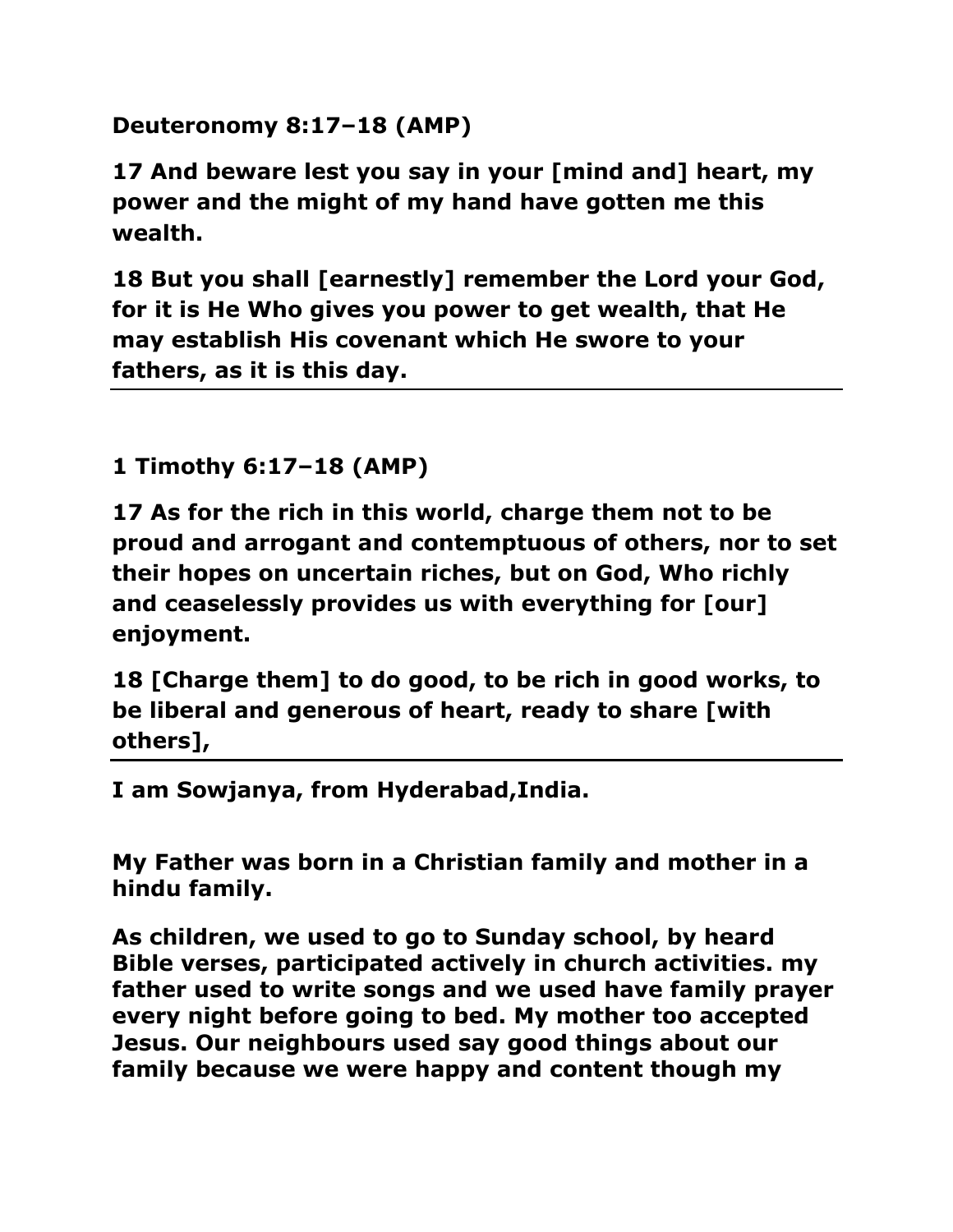**father's earnings were very less and barely managed to pay our school fees.**

**And one day, our lives have changed forever. On 29th December 1999, my mother eloped with guy who belongs to our own church and whom we used call as brother.** 

**I was 11 years old when this happened. My father became a drunkard and left his job. We do not had anything to eat, no money, no relatives to go to their home, Owners asked us to vacate our house.**

**For the next two years, My elder sister took tuitions and our neighbours provided us food sometimes and we never prayed to God from then on.**

**It was very difficult for us to face the situations thrown at us and we had no clue on what to do and no one guided us nor came to our rescue. We were on our own. My elder sister eloped with a non-Christian guy and discontinued her studies.**

**Someone told our situation to our maternal grandparents and uncle (who are hindus) and we went to live with them.**

**One day, my sister shown me a prayer pamphlet she had found and we decided to read it before going to bed and doing it gave us peace from all the hard work we did in daytime.**

**I got a free engineering seat with scholarship in another city and they had sent me there with much reluctance.** 

**During engineering, I started going to church and in my 2nd year, I have accepted Jesus as my saviour. I wanted to serve God and do things for Him. I came to know about a mission, who works to preach the gospel to young people. I have joined it but soon lost my spiritual belief because of all the rules and regulations. I stopped going to church**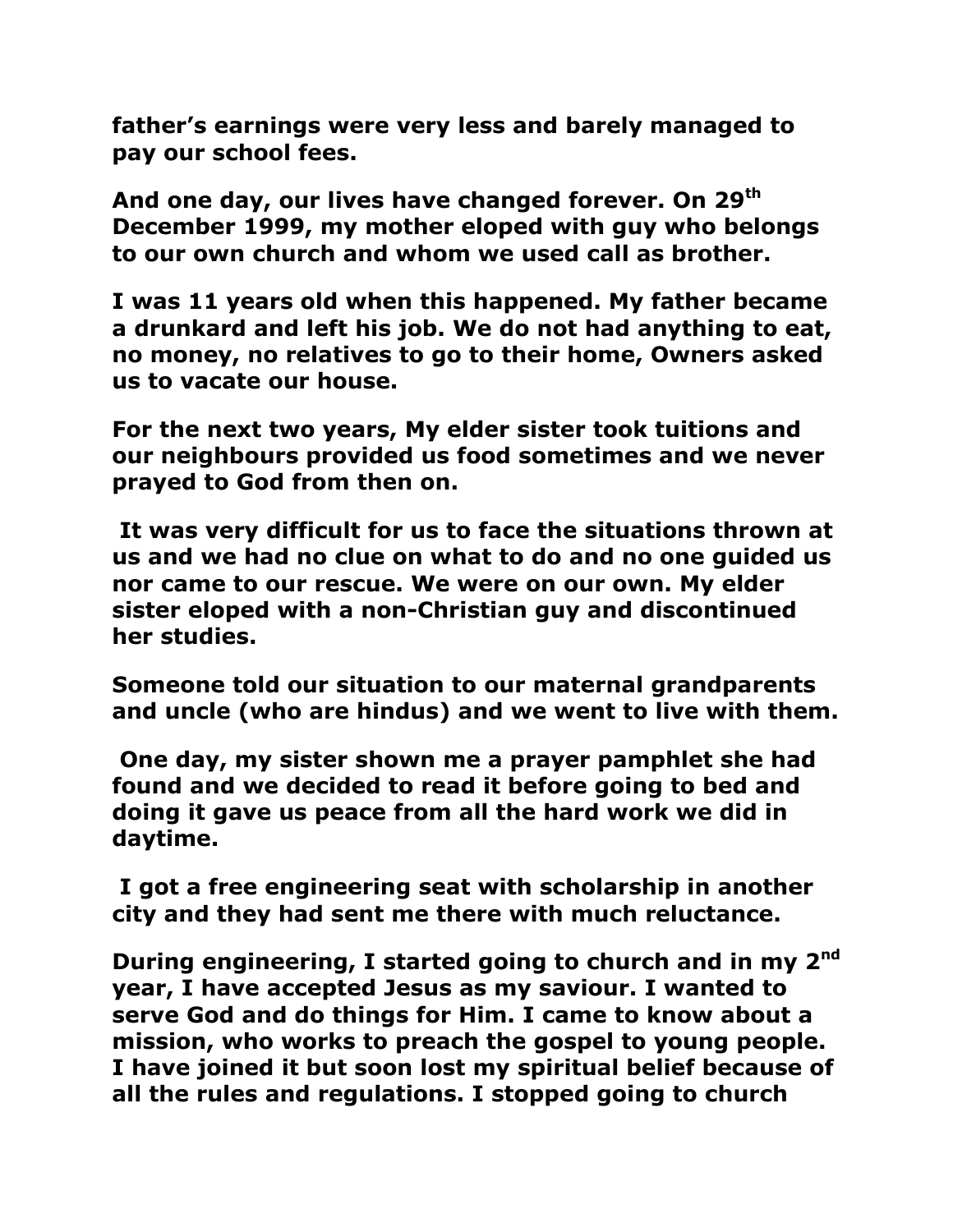**regularly and even if I went, I never listened to the Word of God** 

**And then it happened again!! One guy proposed me and I accepted just like that. He is a hindu. When I told him about my family, he gladly accepted me but told that it will take time to convince his family. I was very happy. It was like living my dream.** 

**But somewhere I knew that I was doing wrong. I ignored it and continued to live the life as I like and stopped going to church.** 

**My sister came to visit me one day and she wanted to go to church. So, we went to this church my friend suggested. That day, God has opened my eyes. I realised how I ignored Him all these days and again decided to give my life to Him.**

**I broke up with my boyfriend and when I realised that God will never want us to marry a non-believer.**

**My grandmother got me an alliance who is a Hindu. I rejected it and they stopped talking to me and my sister.**

**I asked God to get me married and when it didn't happen, I went into depression and stopped talking to people. I got addicted to physical desires and used to imagine those things all the day. I resigned the job as I couldn't do it with disturbed mind.**

**I regret that I have wasted 27 years of my life doing nothing to God but made Him sad because of my wrong doings. Now, I have only one goal, to know the purpose of God in my life and to lead my life the way He wants me to live. I decided to wait on God and I know for sure that He will speak to me.**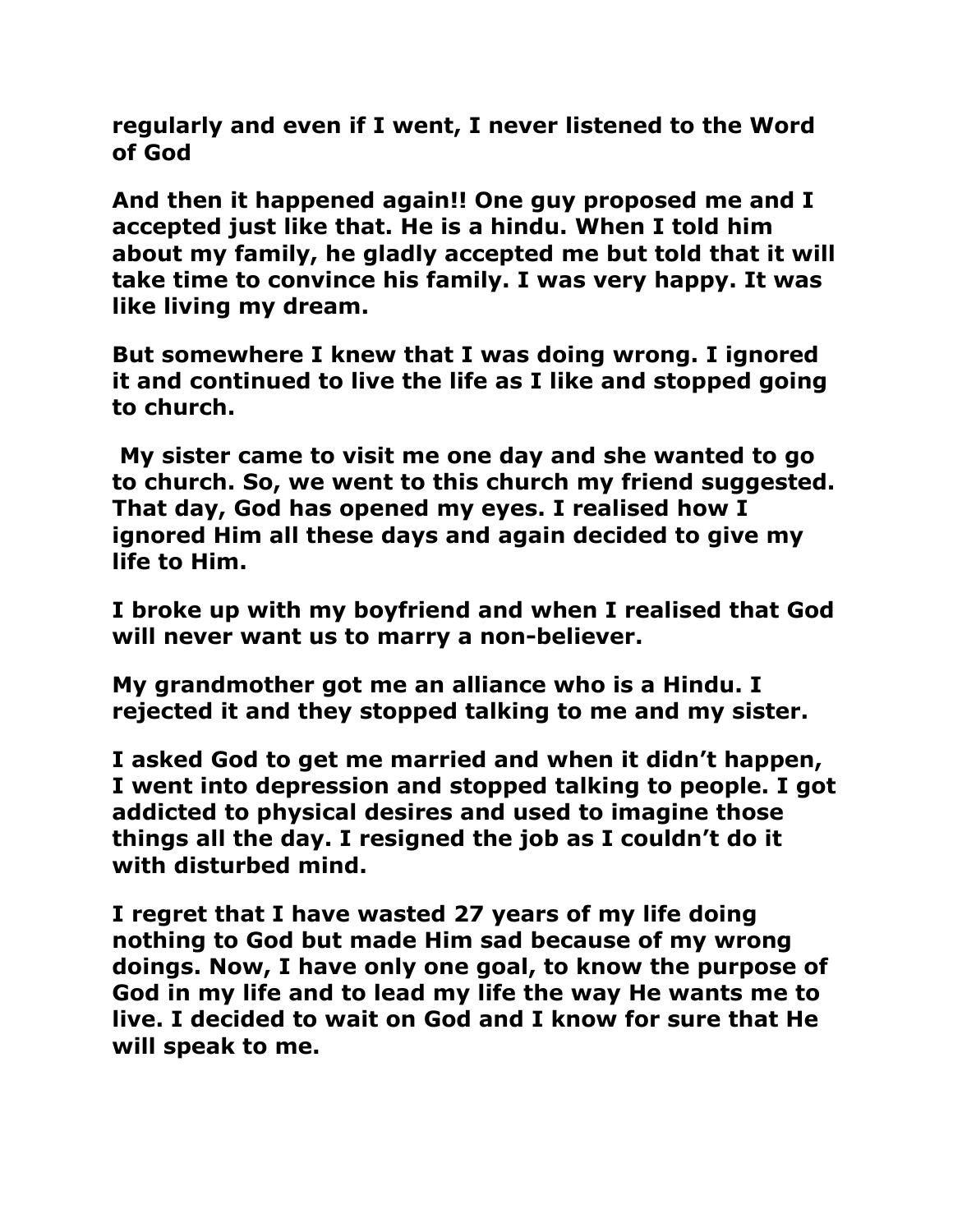**I happened to come across your Bible study. I started listening to Luke gospel and I'm being strengthened in spirit. Every chapter is lesson for me. It's like God is teaching me on how to change my life. Thank you!!**

**Galatians 2:7 But on the contrary, they saw that I had been entrusted with the gospel to the uncircumcised (Gentiles), just as Peter** *had been* **[entrusted to proclaim the gospel] to the circumcised (Jews); <sup>10</sup>** *They asked* **only [one thing], that we remember the poor, the very thing I was also eager to do.**

**Matthew 16:26 And what do you benefit if you gain the whole world but lose your own soul? Is anything worth more than your soul?**



*22 And He said to His disciples, "For this reason I say to you, do not worry about your life, as to what you will eat; nor for your body, as to what you will put on.*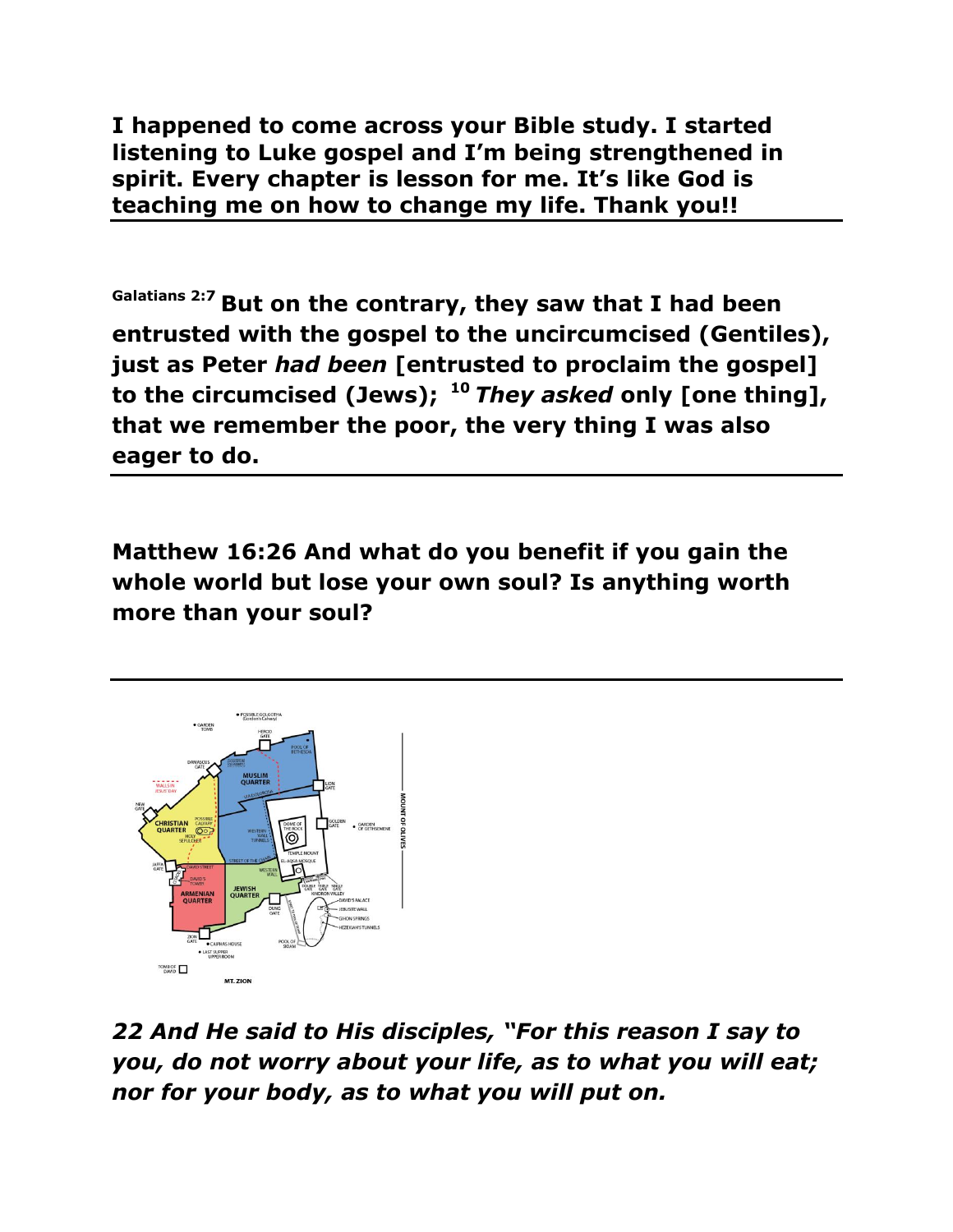*23 "For life is more than food, and the body more than clothing.* 

*24 "Consider the ravens, for they neither sow nor reap; they have no storeroom nor barn, and yet God feeds them; how much more valuable you are than the birds!* 

*25 "And which of you by worrying can add a single hour to his life's span?* 

*26 "If then you cannot do even a very little thing, why do you worry about other matters?* 

*27 "Consider the lilies, how they grow: they neither toil nor spin; but I tell you, not even Solomon in all his glory clothed himself like one of these.* 

*28 "But if God so clothes the grass in the field, which is alive today and tomorrow is thrown into the furnace, how much more will He clothe you? You men of little faith!* 

*29 "And do not seek what you will eat and what you will drink, and do not keep worrying.* 

*30 "For all these things the nations of the world eagerly seek; but your Father knows that you need these things.* 

*31 "But seek His kingdom, and these things will be added to you.* 

*32 "Do not be afraid, little flock, for your Father has chosen gladly to give you the kingdom.* 

*33 "Sell your possessions and give to charity; make yourselves money belts which do not wear out, an unfailing treasure in heaven, where no thief comes near nor moth destroys.*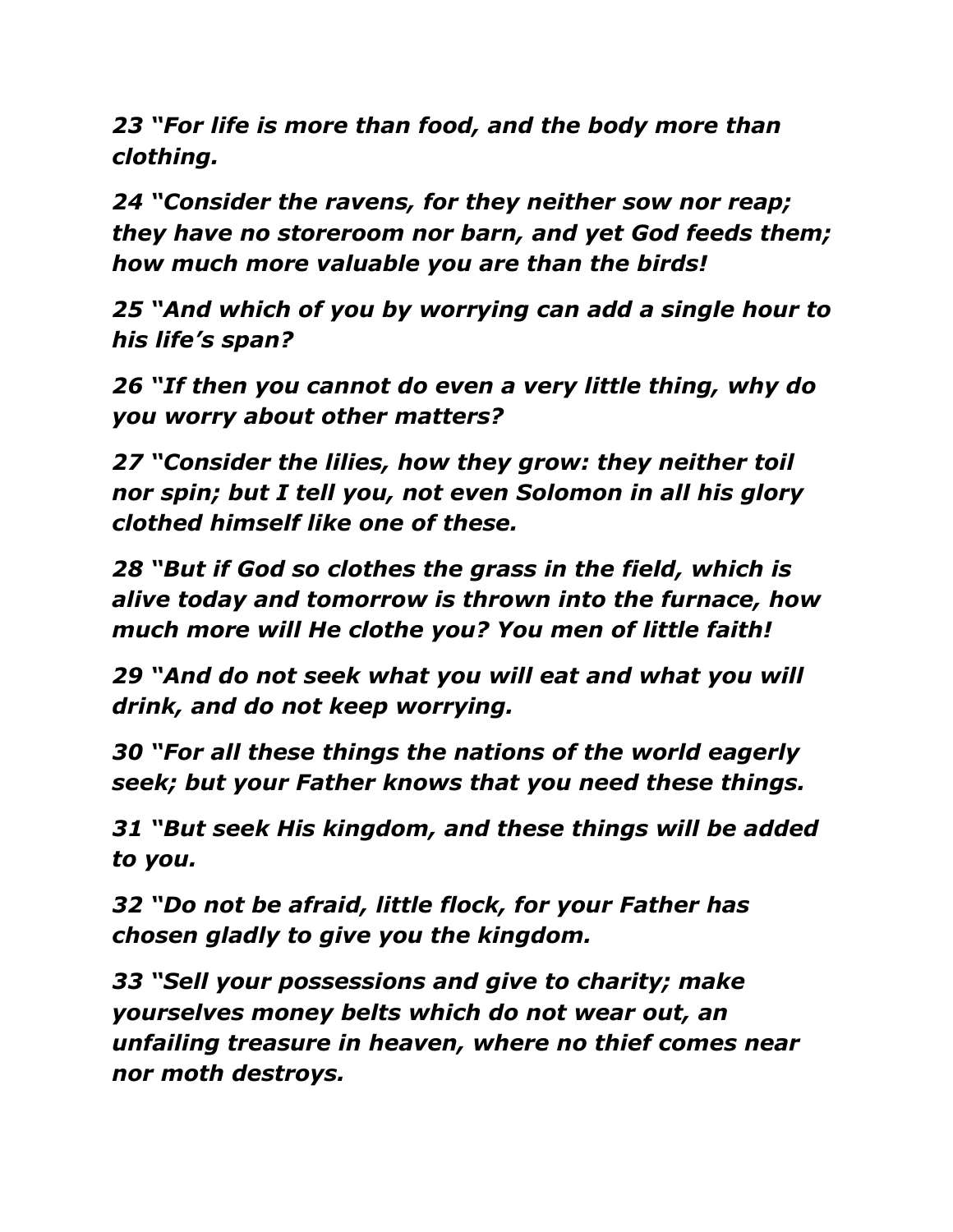*34 "For where your treasure is, there your heart will be also.*

**22 And He said to His disciples, "For this reason I say to you, do not worry about your life, as to what you will eat; nor for your body, as to what you will put on.** 

**25 "And which of you by worrying can add a single hour to his life's span?** 

**26 "If then you cannot do even a very little thing, why do you worry about other matters?** 

**24 "Consider the ravens, for they neither sow nor reap; they have no storeroom nor barn, and yet God feeds them; how much more valuable you are than the birds!** 

**Said the robin to the sparrow, "I should really like to know why these anxious human beings rush about and worry so."**

**Said the sparrow to the robin, "Friend, I think that it must be that they have no Heavenly Father, such as cares for you and me."** 

**--by Elizabeth Cheney (Matthew 6:26)**